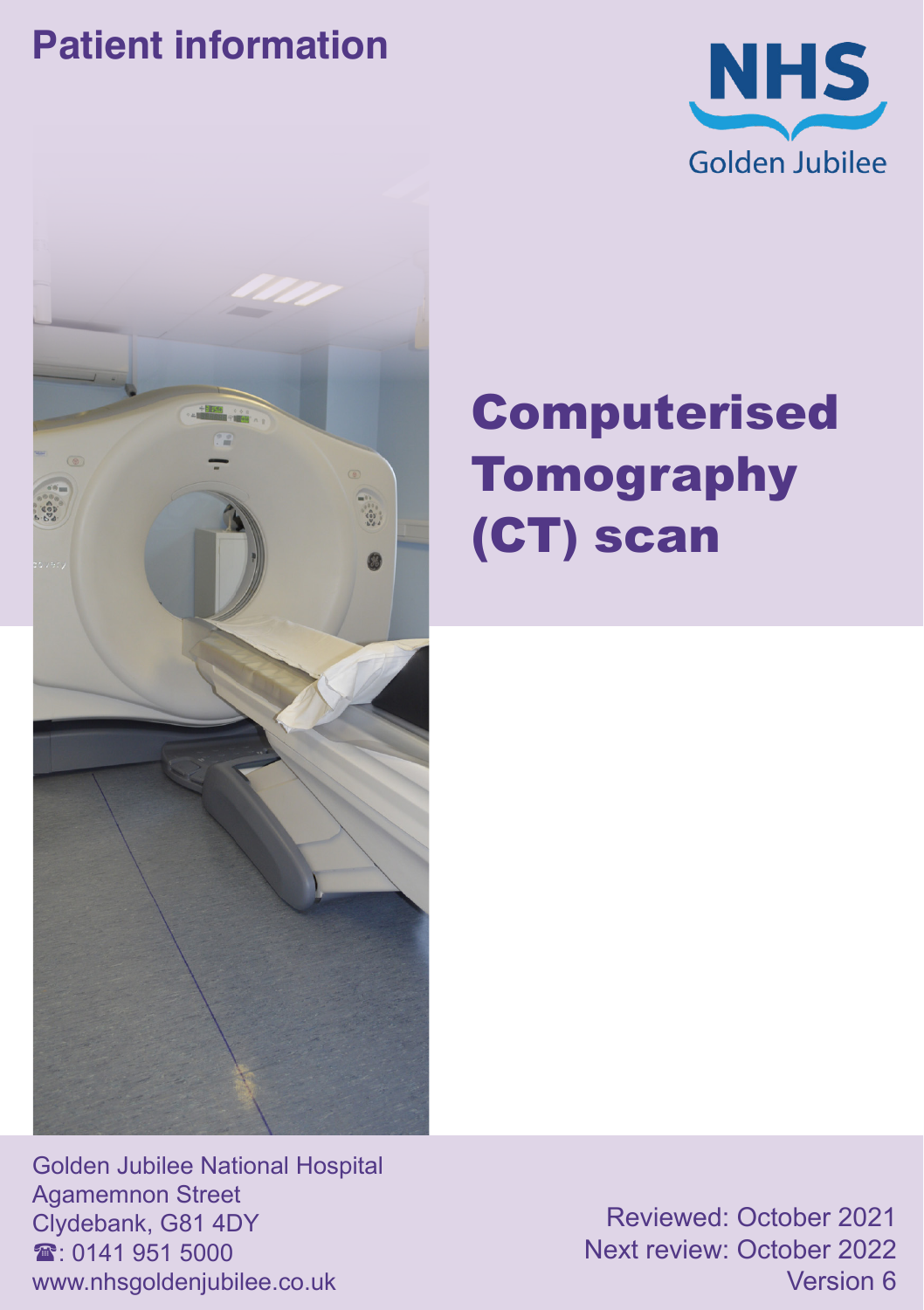#### **About this booklet**

Your doctor has referred you to have a CT scan. The purpose of this booklet is to explain what happens before, during and after the procedure. You will have been sent a letter with specific instructions about preparing for your scan.

#### **What is a CT scan?**

Computerised Tomography involves cross-sectional imaging using X-rays which are transmitted via a computer to a monitor. These images are stored for review by a Radiologist, a doctor who will interpret the scan.

The CT scanner is open at both ends and the area of your body being scanned will move through the scan area.

#### **Before the scan**

If your abdomen is being scanned, you may be asked to take a drink before your scan to outline your stomach and bowels.

Prior to the scan, the radiographer will check your details and ask you some questions to ensure that the correct area of your body is being scanned. If your chest or abdomen is being scanned, you will be asked to wear a hospital gown.

You will be asked to remove your jewellery or body piercings if they are going to be in the scan field. You may also have to remove your dentures.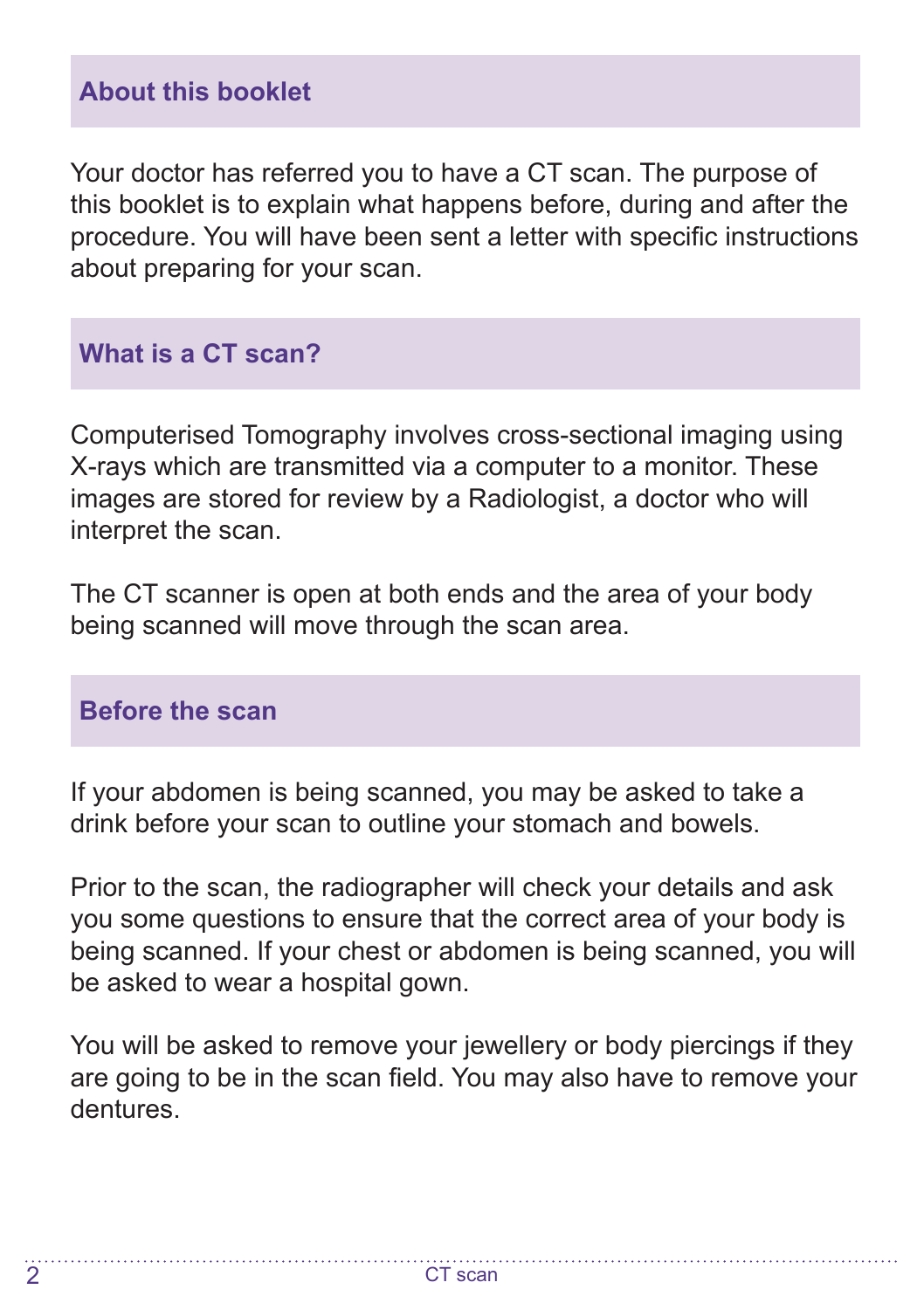You may get an injection of contrast medium (x-ray dye) which will help to outline different areas of the body and will help the doctor with your diagnosis. This injection is administered via a needle into a vein in your arm. The fluid is colourless and shows up white on the scans.

If you are having an injection we will ask you further questions about your medical history and we will explain what happens during the injection of contrast media.

Please bring a list of all medication you are taking with you.

#### **During the scan**

You will have to lie on a couch for the scan and keep still when the images are being taken. You may be asked to hold your breath whilst the images are captured.

The scan will take between 20 and 30 minutes, depending upon the area being scanned. Due to the nature of this exam, or to accomodate emergency scans, you may be in the Radiology Department for up to two hours.

#### **After the scan**

You may eat and drink normally after your scan. It is recommended that you drink plenty of fluids. If you have had an injection we recommend that you remain in the hospital for one hour after your scan.

Results of your scan will be sent back to the requester at the hospital.